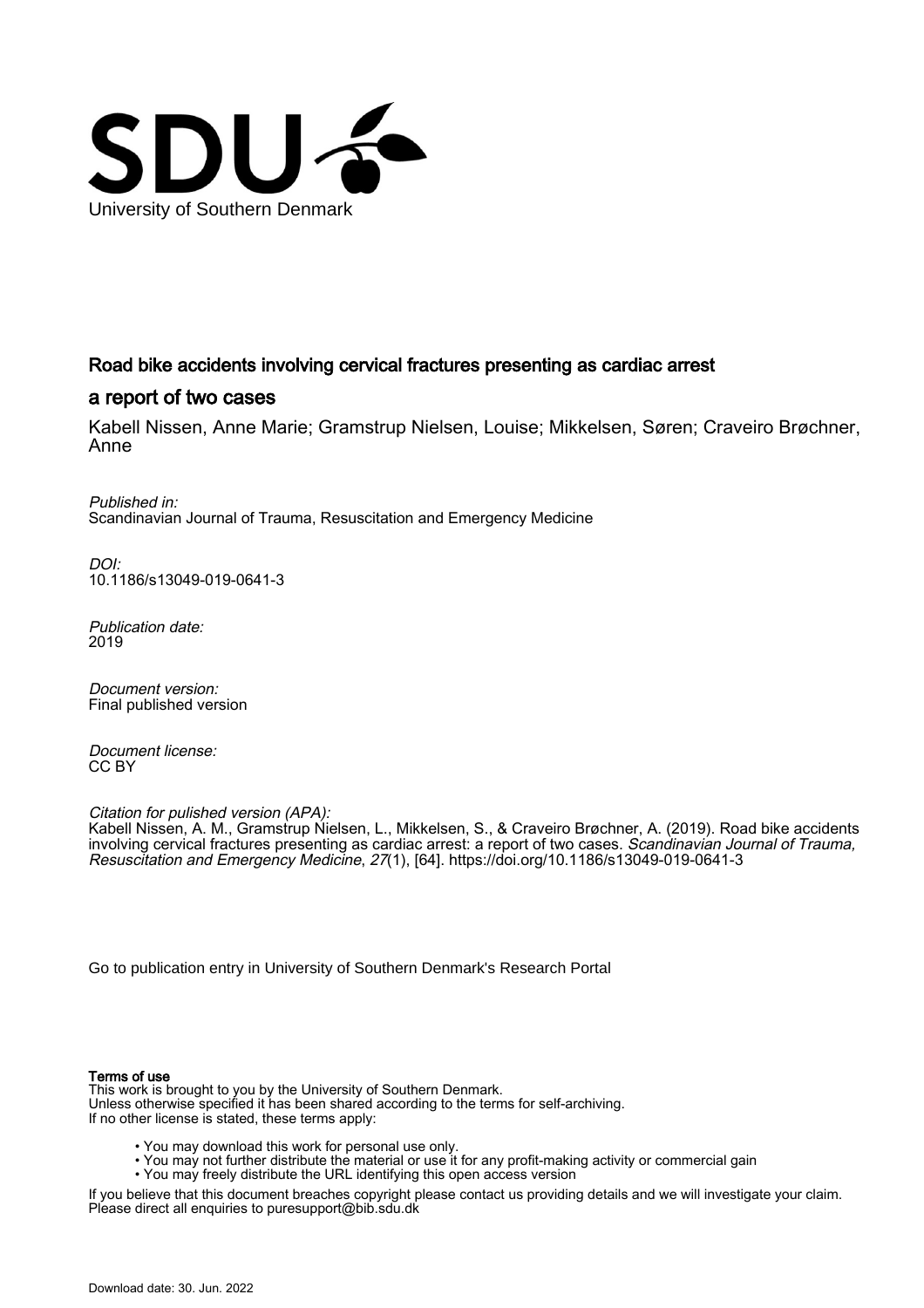# **CASE REPORT And Access**  $\sim$  000  $\sim$  000  $\sim$  0000  $\sim$  0000 Access

# Road bike accidents involving cervical fractures presenting as cardiac arrest: a report of two cases

Anne Marie Kabell Nissen<sup>1\*</sup> <sub>(b</sub>[,](http://orcid.org/0000-0002-0428-3779) Louise Gramstrup Nielsen<sup>1</sup>, Søren Mikkelsen<sup>1,2,3</sup> and Anne Craveiro Brøchner<sup>3,4</sup>

# Abstract

We present two cases in which elderly male recreational cyclists suffered from cervical fractures and coinciding injuries of the spinal cord that subsequently led to cardiac arrest.

Based on reports from eye witnesses and due to the low impact nature of the crashes, the two patients were initially considered as having cardiac arrest before falling of their bikes.

The spinal cord injuries triggering cardiac arrest were acknowledged with delay, as the primary eliciting cause was considered cardiac disease in conjunction with all-out exercise. We suggest that increased focus should be made on possible cervical injuries even following low energy crashes in road cycling.

**Keywords:** Cervical spine fracture, Cardiac arrest

## Background

Middle-aged or elderly men performing recreational cycling are over-represented in the group of patients presenting with exercise-related severe cardiovascular events [[1\]](#page-3-0). Thus, in general, it is reasonable to assume that in this population of cyclists, the eliciting cause is exercise-related, when they are found with cardiac arrest on the road next to the bicycle.

This is, however, not always the case.

Falls and other accidents were previously primarily seen in off road cycling (mountain biking), mostly resulting in minor injuries [[2,](#page-3-0) [3](#page-3-0)]. However, in recent years, there has been an increase in injuries, as off road cycling appears to be a high-risk sport with regard to severe spine injuries [\[4\]](#page-3-0). It has been reported that cyclingrelated spine injuries are more frequent in off road cycling compared to road cycling [\[5](#page-3-0)]. Although cervical cord injury (CCI) in cycling accidents not involving vehicles is rare [\[6](#page-3-0)], cycling has been shown to be the primary cause of traumatic cervical fractures in a sports-related sub-population [[7\]](#page-3-0).

\* Correspondence: [anne.k.nissen@gmail.com](mailto:anne.k.nissen@gmail.com) <sup>1</sup>

Department of Anaesthesiology and Intensive Care Medicine, Odense University Hospital, 5000 Odense, DK, Denmark

Full list of author information is available at the end of the article

© The Author(s). 2019 Open Access This article is distributed under the terms of the Creative Commons Attribution 4.0 International License [\(http://creativecommons.org/licenses/by/4.0/](http://creativecommons.org/licenses/by/4.0/)), which permits unrestricted use, distribution, and reproduction in any medium, provided you give appropriate credit to the original author(s) and the source, provide a link to the Creative Commons license, and indicate if changes were made. The Creative Commons Public Domain Dedication waiver [\(http://creativecommons.org/publicdomain/zero/1.0/](http://creativecommons.org/publicdomain/zero/1.0/)) applies to the data made available in this article, unless otherwise stated.

CCI is reported to occur in 10 to 50% of traumatic cervical fractures [[8\]](#page-3-0). Following CCI, bradycardia is the most common cardiac arrhythmia. Cardiac arrest following CCI has both been described immediately after CCI and in the days following CCI [[9](#page-3-0)].

We present two cases of middle-aged or elderly men with suspected exercised-induced cardiac arrest following seemingly innocent falls in recreational road cycling. Both men were later diagnosed with cervical fractures, CCI being identified as the eliciting cause of cardiac arrest.

## Case presentation

A 68-year-old man was admitted to hospital following cardiac arrest during indoor track cycling. Bystanders described the events leading up to the cardiac arrest as the cyclist gradually losing speed, eventually falling sideways off the bike. This suggested to the attending prehospital anaesthesiologist that the cyclist got ill before he actually fell of the bike. No obvious signs of trauma were noted and the helmet remained intact. Bystanders quickly acknowledged that the patient had cardiac arrest and initiated resuscitation efforts. An automatic electronic defibrillator was attached just as the prehospital anaesthesiologist and the ambulance arrived. The initial rhythm analysis revealed pulseless electric activity.



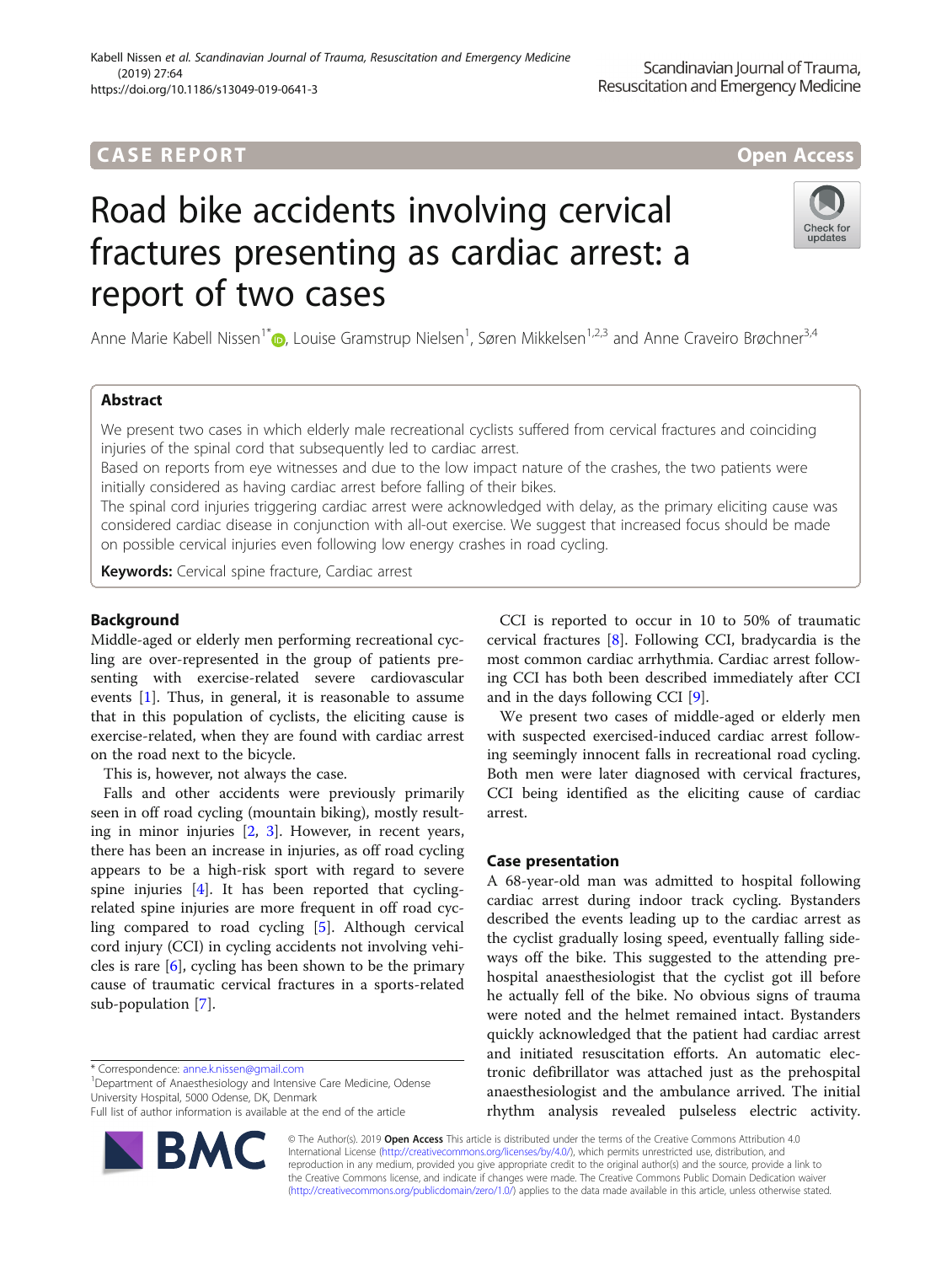Following three to 4 minutes of treatment for cardiac arrest, return of spontaneous circulation was achieved. However, spontaneous respiration did not return.

The patient was intubated at the scene and escorted to the regional university hospital as exercise-related cardiac arrest was suspected. At the hospital, a fellow bicyclist eventually revealed that the patient in fact was hit by another bicycle rider immediately before the crash. Therefore, the initial hypothesis that the cyclist became ill before the fall was discarded and trauma was suspected. The patient had a computerised tomography (CT) scanning performed, which revealed an isolated fracture of dens axis type 2 and contusion of the medulla oblongata at the affected level.

Cardiac genesis was excluded based on results from echocardiography, electrocardiography, and blood samples including Troponin I.

The following day the patient showed signs of spinal shock and autonomic dysfunction, including bradycardia and asystole, prompting placement of a pacemaker. Repeated electroencephalograms revealed refractory myoclonic status epilepticus. As the patient did not regain consciousness, treatment was withheld 6 days after the accident, and the patient deceased shortly afterwards.

The second case was a 73-year-old man who was admitted to a cardiology department after being resuscitated from cardiac arrest during a road bike race. Bystanders described the man wobbling on the bike, eventually falling in a ditch. Cardiac arrest was quickly acknowledged and resuscitative efforts initiated. Approximately 5 minutes of CPR was given.

At the arrival of the pre-hospital emergency caretakers, the patient had regained spontaneous circulation and respiration. No medicine or shock had been given.

Pre-hospital electrocardiography revealed no signs of cardiac ischemia. The patient, now awake, had no complaints, be it chest, back or neck pain. The patient was referred to the cardiology department as the primary diagnosis assigned to the patient was exercise-related cardiac arrest.

Upon arrival at the department of cardiology, echocardiography revealed a preserved ejection fraction and no regional hypokinesia of the heart.

After cardiac examinations, the patient now began to complain of neck pain. A CT scanning was performed revealing a dislocated fracture of dens axis.

The patient was immediately inline-stabilised and transferred to the trauma unit at the regional university hospital. He was admitted at the neurosurgical department, presenting no signs of autonomic dysfunction. Four days later he underwent a successful operation to stabilize the cervical column. The patient eventually achieved full recovery.

During hospital admission the patient was consulted by a cardiologist ruling out primary cardiac event. The patient stated that there were no prodromal events prior to the accident. He simply had steered too close to the edge of the roadside ditch and subsequently crashed.

Although the cause of cardiac arrest could not be established with complete certainty, no other plausible cause than acute CCI could be found.

### Discussion and conclusion

Exercise-related severe cardiac events such as coronary occlusion and cardiac arrest are feared complications in middle-aged or elderly patients performing all-out exercise. Coronary heart disease is responsible for most of these events, and cycling is the most common sport as-sociated with these cardiovascular events [\[1\]](#page-3-0).

In the cases presented, the common denominator was the assumption that cardiac arrest preceded the crashes, and both patients were initially treated as patients with primary cardiac arrest. In both cases the cervical trauma and CCI was acknowledged with delay.

CCI's effect on the cardiovascular system is due to the disruption between the autonomic centres in the brain and the sympathetic neurons in the spinal cord. This results in a complete lack of sympathetic tonus causing vasodilatation and bradycardia; concurrently, an unopposed vagal tone activates the parasympathetic nervous system. This combined autonomic dysfunction can lead to severe bradycardia and asystole.

It has previously been reported, that regardless of performing road cycling or off road cycling, severely injured cyclists display similar patterns of injury and comparable outcomes following accidents. The exception is spinal injuries [[5\]](#page-3-0), and concern has been raised in regards to spinal injuries following crashes in off road cycling [[10\]](#page-3-0).

It is a common conception that off road cycling is riskier than road cycling as crashes in general may be considered high-energy crashes, potentially involving cliffs, hillsides and trees. As such, appropriate diagnostic measures regarding CCI are often made when caring for an acutely injured mountain bike cyclist following a crash. This conception, however, may be wrong. It has been reported that road-biking is more often associated with head-trauma, whereas off road cycling causes a greater number of less severe injuries [[11](#page-3-0)].

Crashes of seemingly low intensity may also be harmful. The incidence of traumatic cervical fracture in lowenergy trauma has been investigated in a study from Norway. The study concluded that 57% of traumatic cervical fractures were caused by falls from less than 1 m or less than 5 stair-steps [\[12\]](#page-3-0). Hence, it is probably not correct to assume that the degree of energy in the trauma is always proportional to the incidence of traumatic cervical fractures. This may have implications for road cyclists or indoor track cyclists.